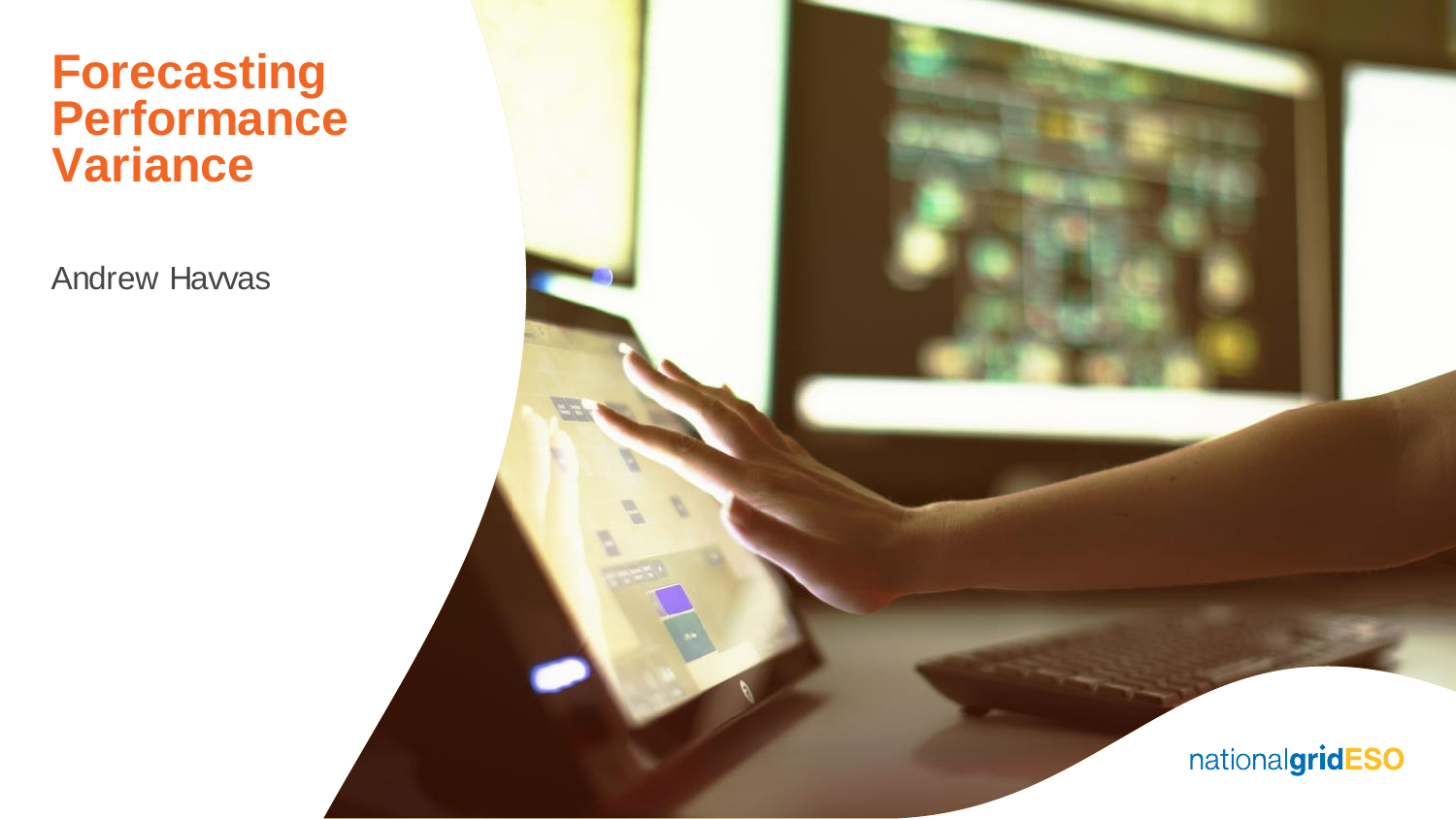## **Forecasting Performance VAR (FPVAR)**



#### **When:**

- Calculated in July, using values from Initial Demand Reconciliation
- Used in security calculations from 1 October to 30 September

nationalgridESO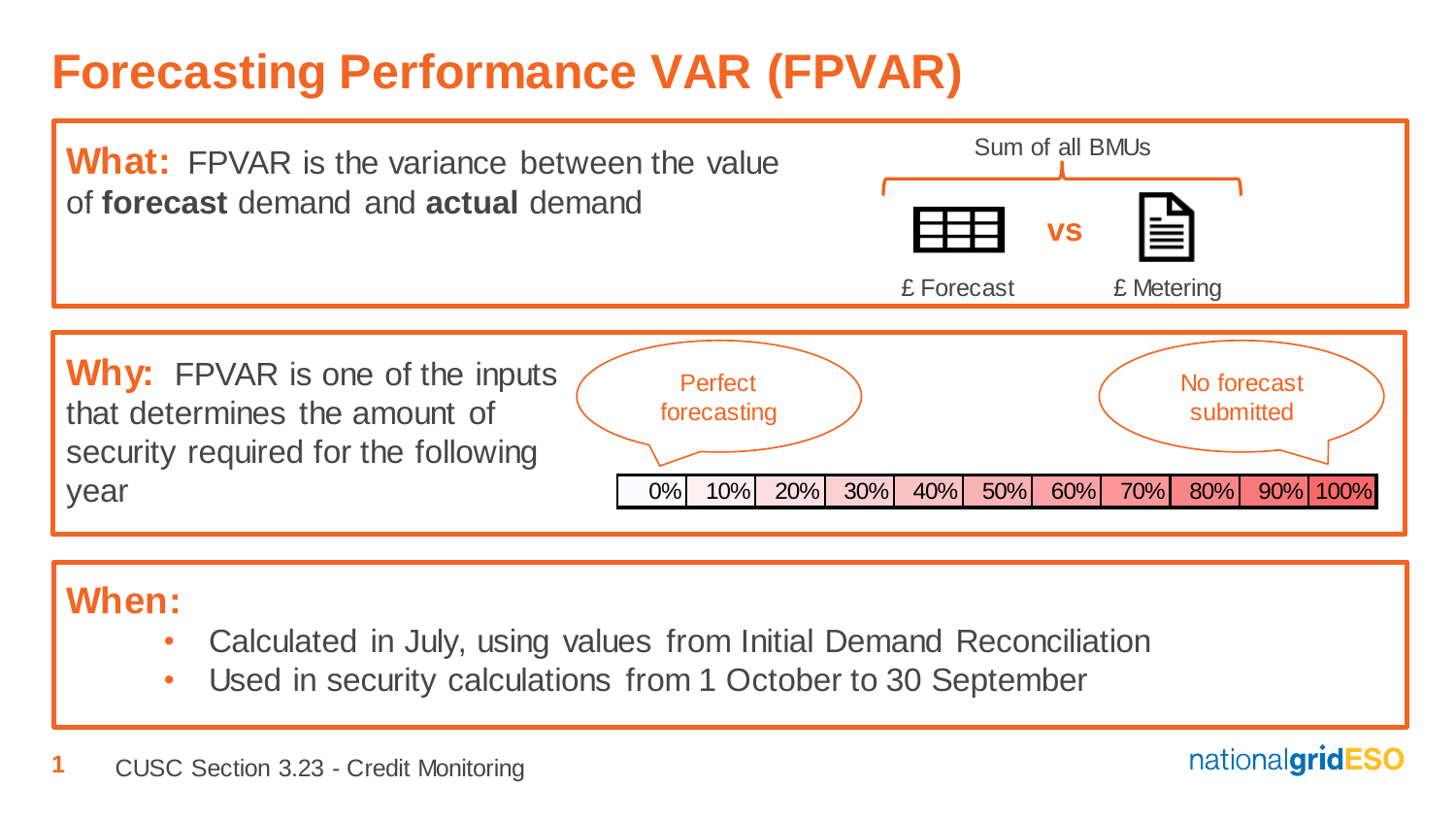# **Forecasting Performance VAR (FPVAR) - NHH example (1)**



 $VAR = (Actual - forecast) / actual$ A positive VAR indicates under-forecasting A negative VAR indicates over-forecasting

**2**

nationalgridESO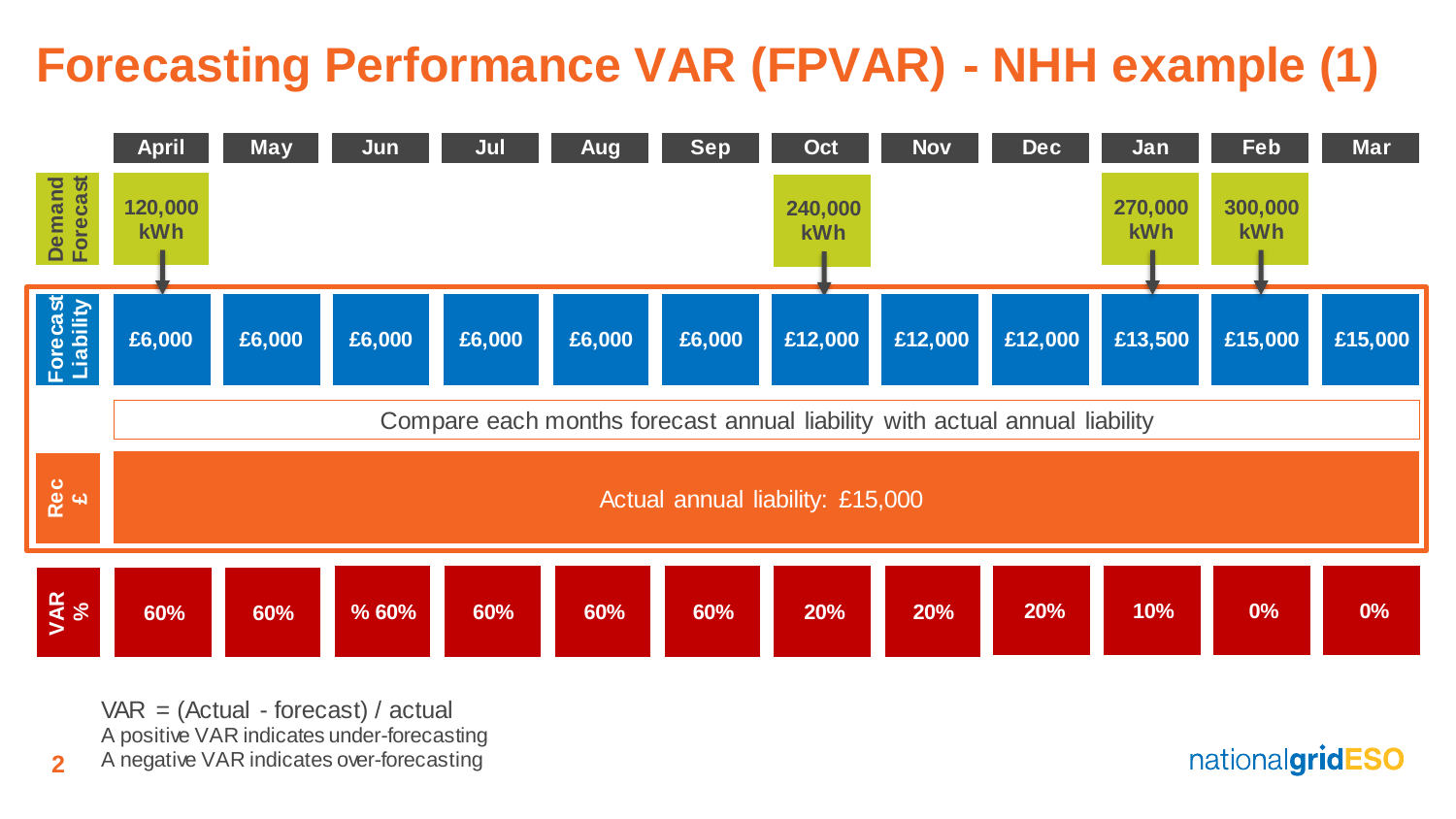## **Forecasting Performance VAR (FPVAR) – NHH example (2)**